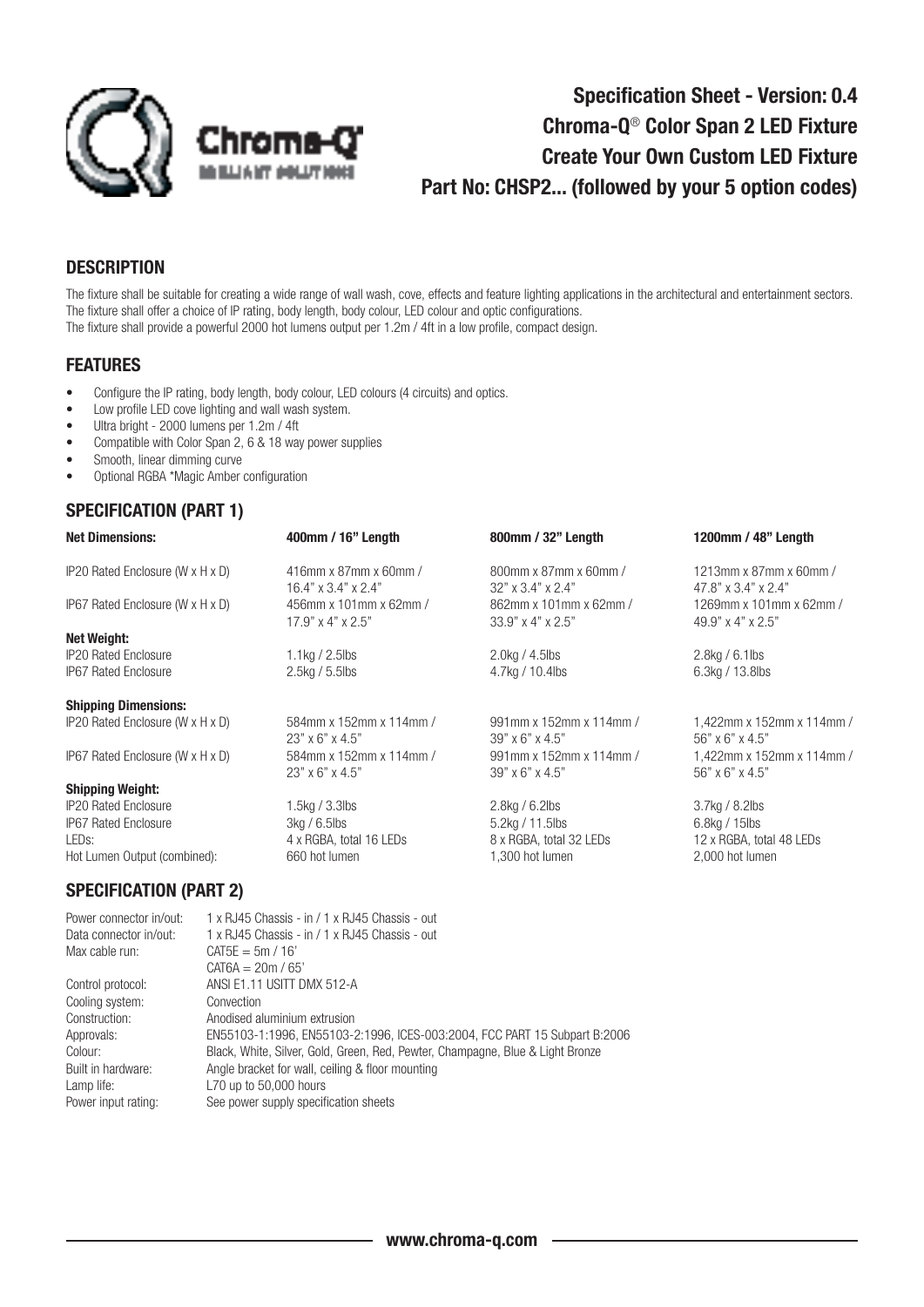

# Specification Sheet - Version: 0.4 Chroma-Q® Color Span 2 LED Fixture Create Your Own Custom LED Fixture Part No: CHSP2... (followed by your 5 option codes)

\* Magic Amber is the term used for the unit's ability to bring in amber when mixing colours that equire it.

## SPECIFICATION (PART 3)

| IP rating:                                   | IP20** & IP67**                                                                     |
|----------------------------------------------|-------------------------------------------------------------------------------------|
| Control modes:                               | See Color Span 2 PS18, PS06 & PS02                                                  |
|                                              | specification sheets                                                                |
| Dimming curve:                               | Theatrical                                                                          |
| Variable effects engine:                     | See Color Span 2 PS18, PS06 & PS02 specification sheets                             |
| Effects parameters:                          | See Color Span 2 PS18, PS06 & PS02 specification sheets                             |
| Optics:                                      | Close focus lens                                                                    |
| Beam distribution:                           | Symmetrical direct illumination                                                     |
| Beam angle:                                  | Narrow (12 $^{\circ}$ ), medium (23 $^{\circ}$ ) or wide (40 $^{\circ}$ ) (approx.) |
| CCT:                                         | Adjustable 1,000 - 10,000K                                                          |
| CRI:                                         | 92                                                                                  |
| Colour gamut:                                | Performance enhanced                                                                |
| **For details please see www.chroma-g.com/ip |                                                                                     |

### ORDERING INFORMATION

| <b>IP Rating</b> | Length (in mm) | <b>Body Colour</b>  | <b>LED Colours (in sets of x4 LEDs)</b> | <b>Beam Angle</b>   | $=$ Your Product Guide   |
|------------------|----------------|---------------------|-----------------------------------------|---------------------|--------------------------|
| IP20             | 400            | $BK = Black$        | $R = Red$                               | $N = \text{Narrow}$ | CHSP2(followed by your 5 |
| IP <sub>67</sub> | 800            | $WH = White$        | $G = Green$                             | $M = \text{Median}$ | option codes)            |
| 1,200            |                | $SI = Silver$       | $B = Blue$                              | $W = Wide$          |                          |
|                  |                | $GO = Gold$         | $A =$ Amber                             |                     |                          |
|                  |                | $GR = Green$        | $CW = Cool$ White                       |                     |                          |
|                  |                | $RE = Red$          | $WW = Warm White$                       |                     |                          |
|                  |                | $PE =$ Pewter       |                                         |                     |                          |
|                  |                | $CH = Champagne$    |                                         |                     |                          |
|                  |                | $BL = Blue$         |                                         |                     |                          |
|                  |                | $LB = Light Bronze$ |                                         |                     |                          |
| Examples:        |                |                     |                                         |                     |                          |
| IP20             | 400            | BK                  | RGBA                                    | Ν                   | CHSP2-IP20-400-BK-RGBA-N |
| IP20             | 800            | <b>WH</b>           | <b>RRRR</b>                             | M                   | CHSP2-IP20-800-WH-RRRR-M |
| IP <sub>67</sub> | 1,200          | BL                  | CW, WW, CW, WW                          | W                   | CHSP2-IP67-1200-BL-CW-W  |